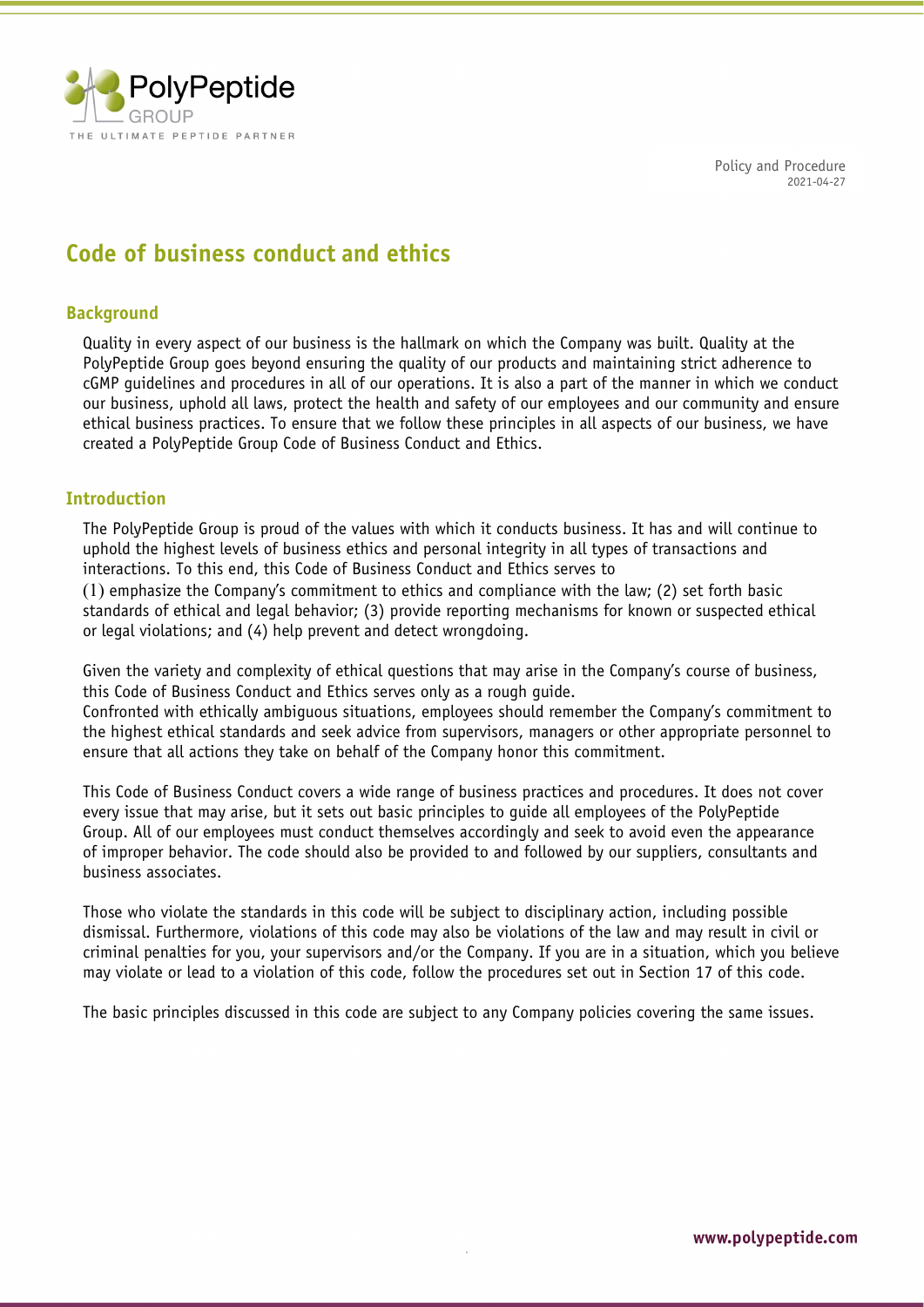

## Table of contents

| $\overline{2}$          |                          |
|-------------------------|--------------------------|
| $\overline{\mathbf{3}}$ |                          |
| $\overline{\mathbf{4}}$ | Corporate opportunities. |
| 5                       |                          |
| $\boldsymbol{6}$        |                          |
| 7                       |                          |
| 8                       |                          |
| $\overline{9}$          |                          |
| <b>10</b>               |                          |
| 11                      |                          |
| 12                      |                          |
| <b>13</b>               |                          |
| 14                      |                          |
| 15                      |                          |
| <b>16</b>               |                          |
| 17                      |                          |
| <b>18</b>               |                          |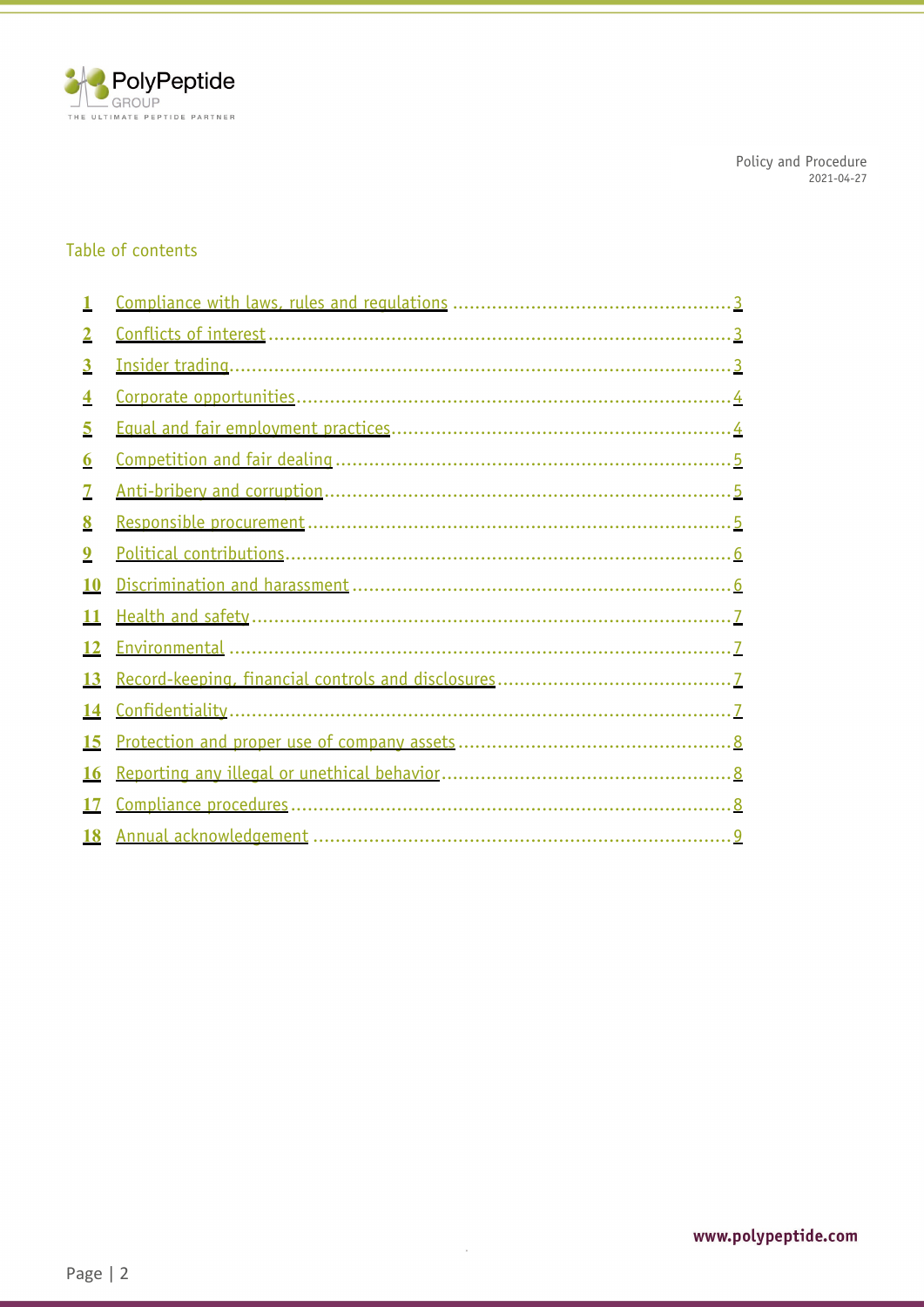

## **1 Compliance with laws, rules and regulations**

Obeying the law, both in letter and in spirit, is the foundation on which this Company's ethical standards are built. All employees and officers must respect and obey the laws, rules, and regulations of the cities, states, and countries in which we operate. Although employees and officers are not expected to know the details of each of these laws, rules and regulations, it is important to know enough to determine when to seek advice from supervisors, managers or other appropriate personnel.

## <span id="page-2-0"></span>**2 Conflicts of interest**

The Company expects that all employees will perform their duties conscientiously, honestly and in accordance with the best interests of the Company. A "conflict of interest" exists when a person's private interest interferes in any way, or even appears to interfere, with the interests of the Company. A conflict situation can arise when an employee or officer takes actions or has interests that may make it difficult to perform his or her Company work objectively and effectively. Conflicts of interest may also arise when an employee or officer (or a member of his or her family) receives improper personal benefits as a result of his or her position in the Company.

It is a conflict of interest for a Company employee or officer to work for a competitor, customer or supplier. You should avoid any direct or indirect business connection with our customers, suppliers or competitors; except as required on our behalf.

Conflicts of interest are prohibited as a matter of Company policy. Any employee or officer who becomes aware of a conflict or potential conflict should bring it to the attention of a supervisor, manager, or other appropriate personnel.

## <span id="page-2-1"></span>**3 Insider trading**

All non-public information about the Company should be considered confidential information. In addition, all non-public information about customers, suppliers and other business associates, many of whom are public companies, should be considered confidential information.

Officers, directors and employees of PolyPeptide will often come into contact with, or have possession of, proprietary, confidential or business-sensitive information and must take appropriate steps to assure that such information is strictly safeguarded. Employees and officers who have access to confidential information about the Company, customers, suppliers, associates or any other entity are not permitted to use or share that information for trading purposes or for any other purpose except for the conduct of the Company's business. To use non-public information for personal financial benefit or to "tip" others who might make an investment decision on the basis of this information is not only unethical, but also illegal.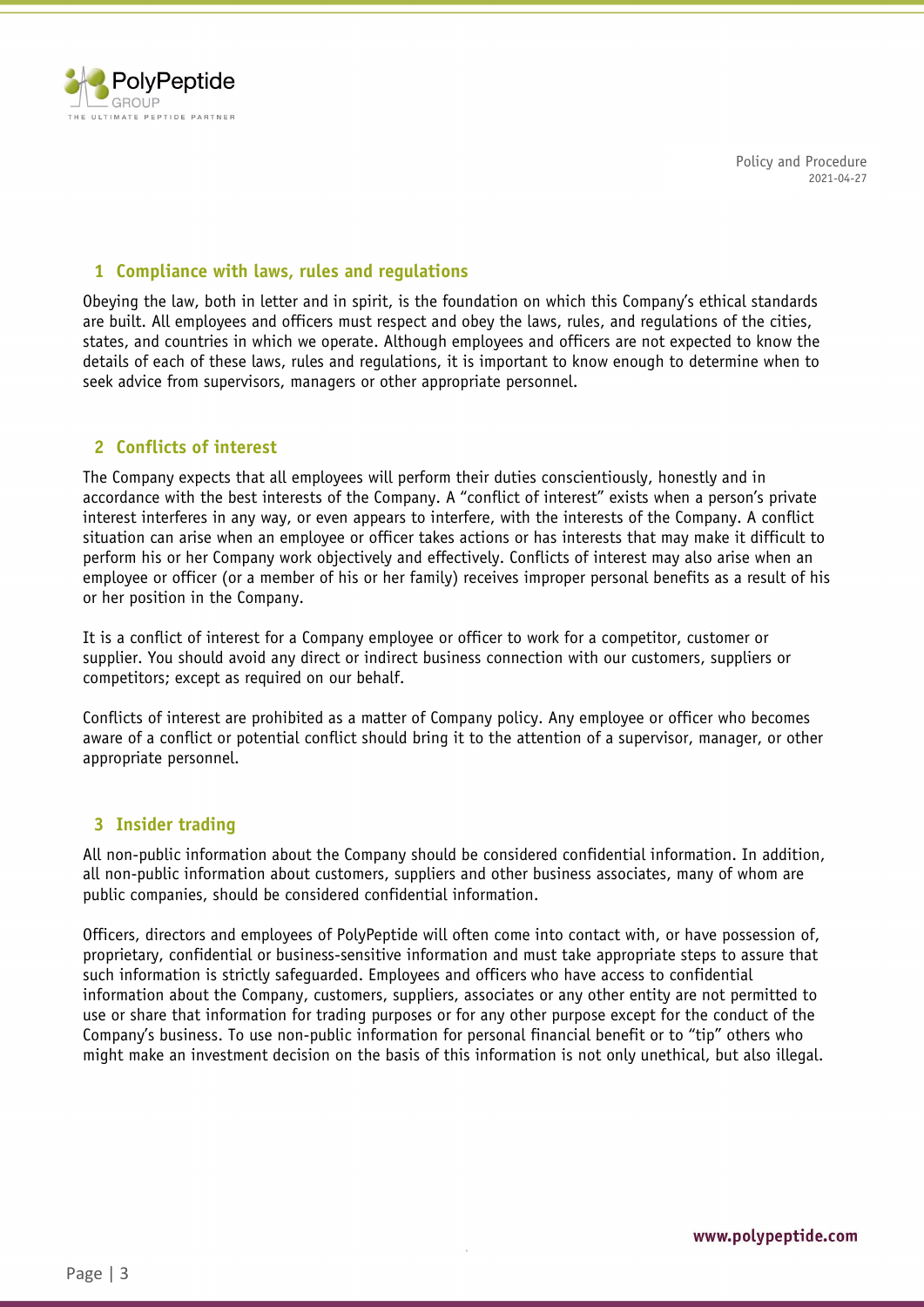

The Company has adopted an internal policy to ensure compliance with insider rules. The unauthorized disclosure of inside information or the misuse of inside information in connection with trading securities (including related derivatives and other financial instruments) can expose an individual to criminal and civil liability and penalties under the applicable national laws, including in Switzerland (where the shares of the Company are listed) and potentially other jurisdictions such as the U.S. It can further expose the Company to reputational and other risks and damages. Directors, officers, and employees in possession of price sensitive information not available to the public are "insiders." Spouses, friends, suppliers, brokers, and others outside the company who may have acquired the information directly or indirectly from a director, officer or employee are also "insiders". Insiders must not disclose inside information to unauthorized persons and must not trade in, or recommend the sale or purchase of these securities, while in possession of such inside information. Generally, if information is important enough to influence you or any other person in the purchase or sale of securities, it is considered price sensitive. Employees must not buy or sell a company's securities (including any related derivatives and other financial instruments) when they have knowledge of inside information concerning the PolyPeptide Group until it has been properly disclosed to the public.

## <span id="page-3-2"></span><span id="page-3-0"></span>**4 Corporate opportunities**

Employees and officers are prohibited from taking opportunities that are discovered through the use of corporate property, information or position for themselves without the consent of the board of directors. No employee or officer may use corporate property, information or position for personal gain and no employee or officer may compete with the Company directly or indirectly. Employees and officers owe a duty to the Company to advance the Company's interests when the opportunity to do so arises.

## <span id="page-3-3"></span>**5 Equal and fair employment practices**

<span id="page-3-1"></span>Our Company complies with all federal, state, provincial and local employment laws including regulations on pay rates, overtime, occupational health and safety and equal employment opportunity. As an equal opportunity employer, we are committed to ensuring that all employees work in an environment of mutual respect, free of harassment and discrimination. The Company will not discriminate against any employee or applicant with regard to race, color, gender, sexual orientation, gender identity or expression, age, religion, national origin, disability or any characteristic protected by applicable law.

We are also committed to providing a safe, healthy and drug-free workplace. Being free of alcohol, illegal drugs, illegally used prescriptions or controlled substances of any type in the workplace is a condition of employment at PolyPeptide and any employee found to be affected by such substances shall be dismissed from the company/workplace. Any employee found selling or possessing illegal drugs is subject to immediate termination.

The use of forced, bonded or indentured labor or involuntary prison labor is strictly prohibited concerning both our suppliers and within the Company.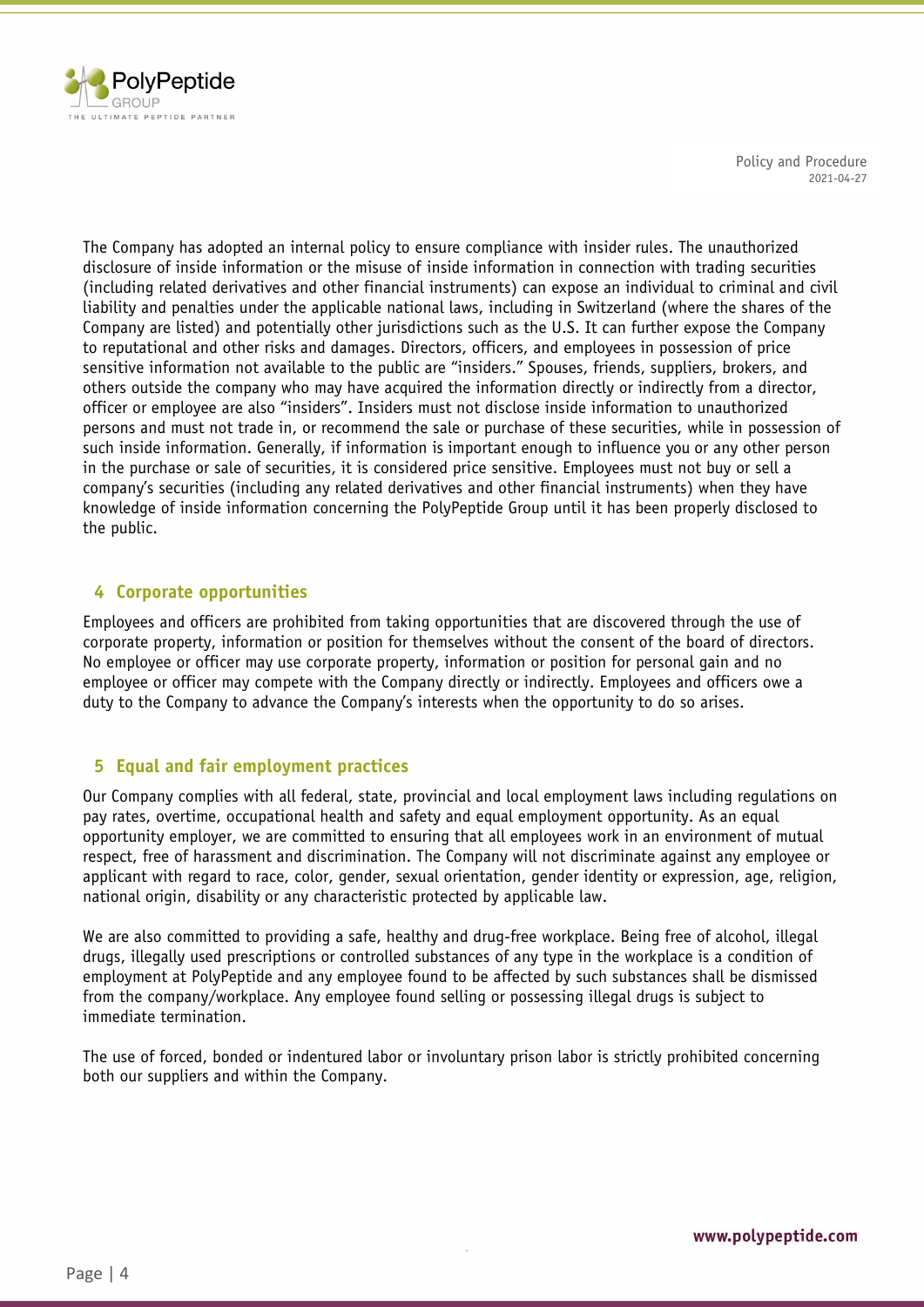

## <span id="page-4-2"></span>**6 Competition and fair dealing**

We seek to outperform our competition fairly and honestly. We seek competitive advantages through superior performance never through unethical or illegal business practices. Stealing proprietary information, possessing trade secret information that was obtained without the owner's consent, or inducing such disclosures by past or present employees of other companies is prohibited. Each employee and officer should endeavor to respect the rights of and deal fairly with the Company's customers, suppliers, competitors and employees. No employee or officer should take unfair advantage of anyone through manipulation, concealment, abuse of privileged information, misrepresentation of material facts, or any other illegal trade practice.

<span id="page-4-0"></span>The purpose of business entertainment and gifts in a commercial setting is to create goodwill and sound working relationships, not to gain unfair advantage with customers. No gift or entertainment should ever be offered, given, provided or accepted by any Company employee or officer, family member of an employee or officer, or agent unless it: (1) is not a cash gift,

(2) is consistent with customary business practices, and (3) does not violate any laws, regulations or applicable policies of the other party's organization. Please discuss with your supervisor any gifts or proposed gifts that you are not certain are appropriate.

## <span id="page-4-3"></span><span id="page-4-1"></span>**7 Anti-bribery and corruption**

Bribery of any kind is strictly prohibited. Under no circumstances should any provision be made, money set aside or accounts created for the purposes of facilitating the payment or receipt of a bribe. Offering, giving or accepting money, gifts and entertainment in order to influence a business outcome improperly, reward improper conduct or gain improper commercial, contractual, regulatory or personal advantage is considered bribery and is strictly prohibited. Please discuss with your supervisor any gifts or proposed gifts that you are not certain are appropriate.

PolyPeptide is committed to promoting and maintaining the highest level of ethical standards in relation to all of its business activities. The Company therefore has a zero tolerance policy towards bribery and corruption and is committed to acting fairly and with integrity in all of its business dealings and relationships and implementing and enforcing effective systems to counter bribery. Any employee found offering, providing or accepting a bribe is subject to immediate termination.

## <span id="page-4-4"></span>**8 Responsible procurement**

Responsible procurement is an important element in our code of conduct. PolyPeptide suppliers are required to conform to a Code of Conduct similar to our own. We will work with suppliers to ensure that they share our values, so that we are certain that we procure our raw materials, goods and services in a responsible way, in line with our ethical standards.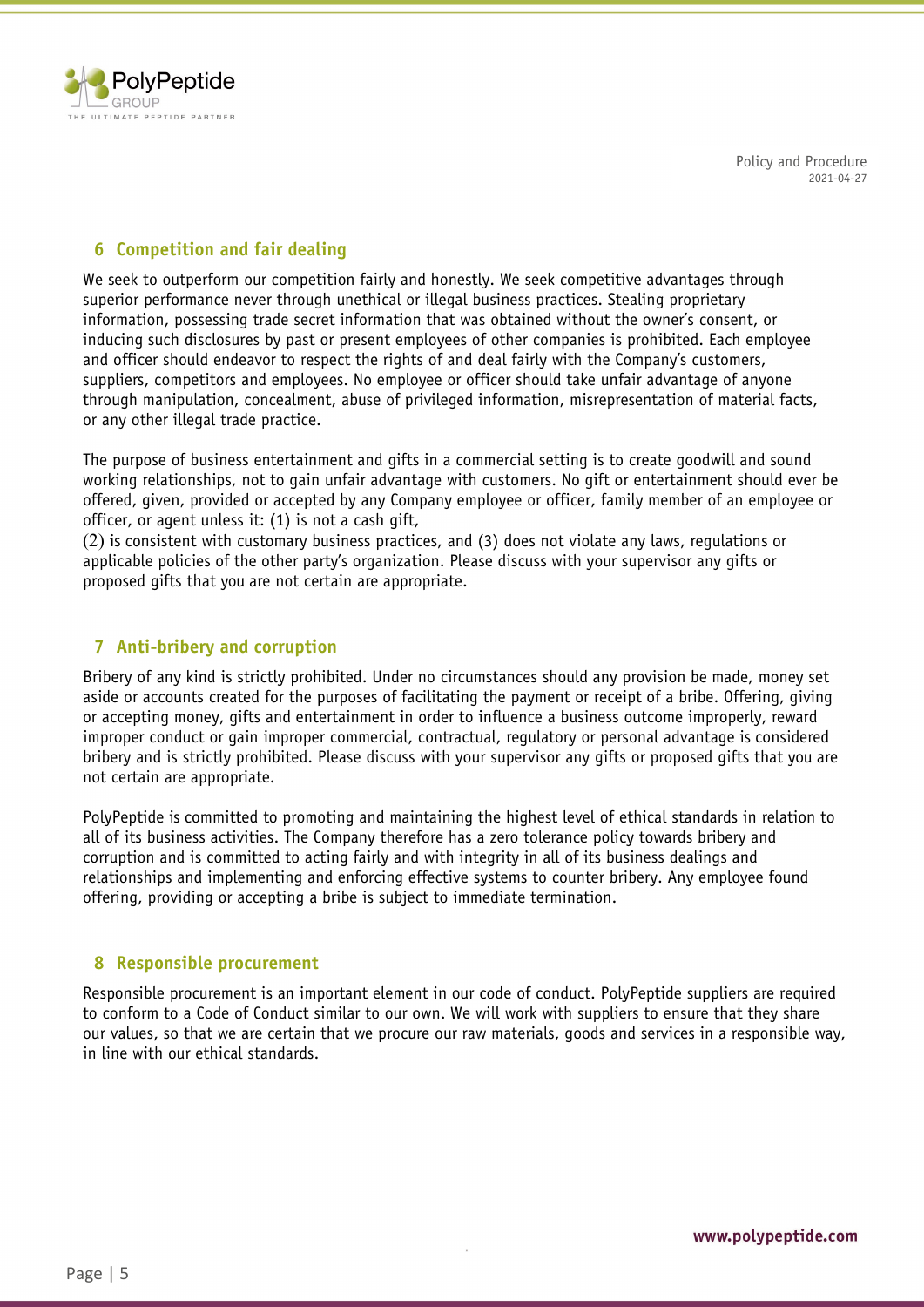

We evaluate our suppliers in the following areas to ensure we work only with suppliers who understand and embrace our Code of Conduct:

- **Fair and Ethical Business Practices**  Our Code of Conduct outlines the ethical standards and fair business practices by which we conduct our business and we expect our suppliers to adopt similar principles.
- **Health & Safety** we expect our suppliers to adopt management practices in respect of Health & Safety which provide a high level of safeguarding for theirworkers.
- **Environmental Protection**  we expect suppliers to maintain effective policies, processes and procedures to minimize their environmental impact.
- **Human Rights**  we expect our suppliers to develop and implement policies and procedures to ensure all human rights in their business and to encourage their suppliers to do likewise.
- **Compliance with Laws and Regulations**  we expect our suppliers to respect and obey the laws, rules and regulations of the cities, states and countries in which they operate.

## <span id="page-5-2"></span>**9 Political contributions**

<span id="page-5-0"></span>The Company prohibits political contributions (directly or through trade associations) by the Company or its business units. This includes: (a) any contributions of Company funds or other assets for political purposes; (b) encouraging individual employees to make any such contribution; or (c) reimbursing an employee for any contribution.

Individual employees are free to make personal political contributions as they see fit.

## <span id="page-5-3"></span>**10 Discrimination and harassment**

The diversity of the Company's employees is a tremendous asset. We are firmly committed to providing equal opportunity in all aspects of employment and will not tolerate any illegal discrimination or harassment based on race, color, religion, sex, national origin or any other protected class.

<span id="page-5-1"></span>The PolyPeptide Group believes that all people should be treated with dignity. Any conduct that fails to show appropriate respect to others including fellow employees, customers, vendors and suppliers violates the Company's values. The following are examples of unacceptable conduct: insults; threats; intimidation; profanity; ridicule; vulgarity; discrimination; harassment; physical or verbal abuse; sexually explicit humor; conversation or behavior; gossip; slurs or stereotyping; unwelcome sexual advances; unwelcome touching or invasion of personal space; ignoring the rights of others; and insensitivity to the beliefs and customs of others.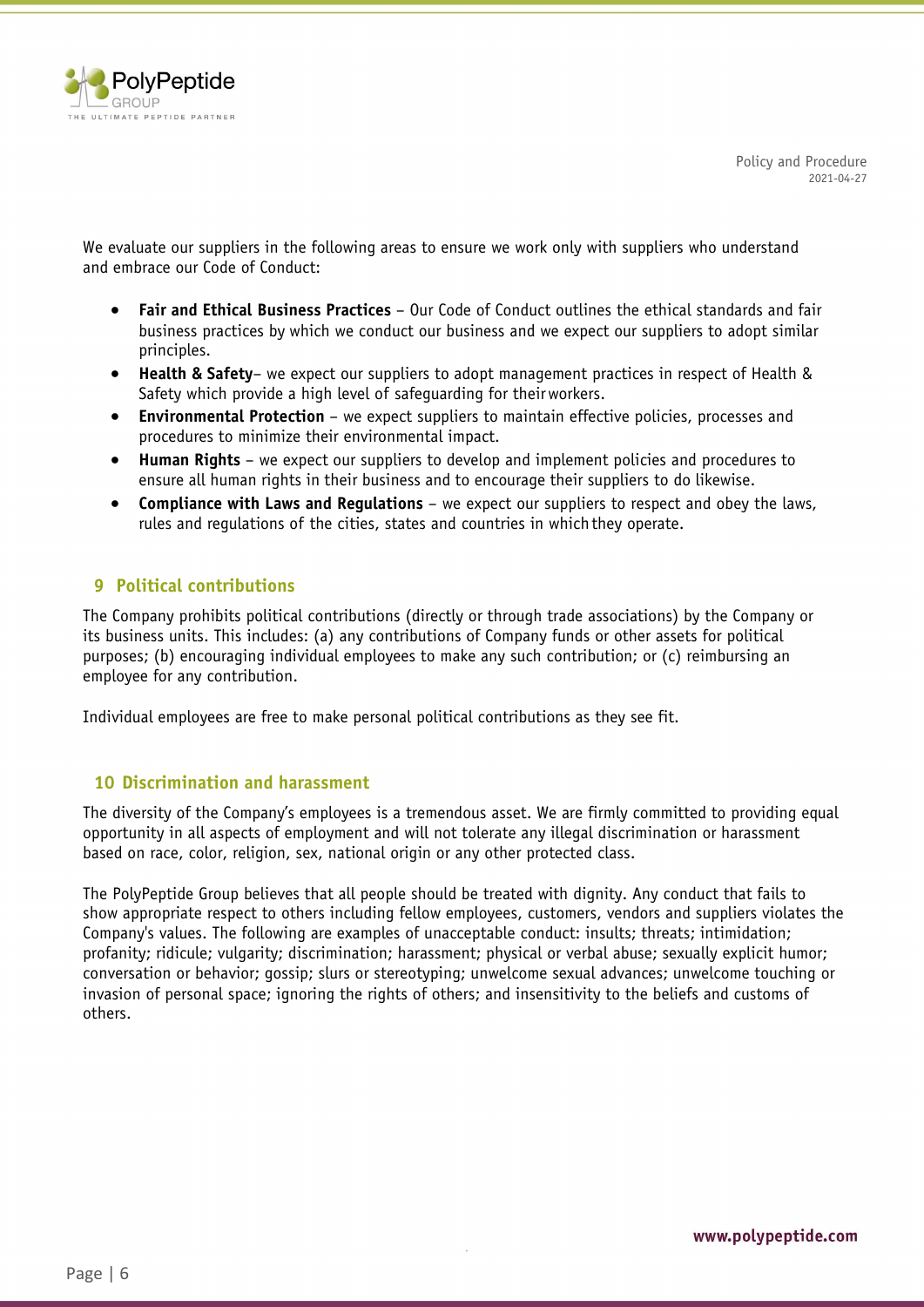

## <span id="page-6-2"></span>**11 Health and safety**

The Company strives to provide each employee with a safe and healthy work environment. Each employee has the responsibility for maintaining a safe and healthy workplace for all employees by following Company environmental, safety, and health rules and practices and by reporting accidents, injuries and unsafe equipment, practices or conditions. Violence and threatening behavior are not permitted.

Employees are expected to perform their Company related work in a safe manner, free of the influences of alcohol, illegal drugs or controlled substances. The use of any of these substances in the workplace will not be tolerated.

#### <span id="page-6-3"></span><span id="page-6-0"></span>**12 Environmental**

The PolyPeptide Group is committed to obeying environmental laws and regulations and acting responsibly to conserve and preserve natural resources. We strive to minimize the impact our industry has on the environment by supporting and promoting innovation in the responsible use of our resources. The Company will continue to promote recycling, conservation of energy and natural resources, safe use and disposal of hazardous materials and the development of environmentally sound alternatives. We expect our employees, suppliers and other business partners to join in our efforts to preserve our environment and we will encourage our customers to do likewise.

## <span id="page-6-4"></span>**13 Record-keeping, financial controls and disclosures**

The Company requires honest, accurate and timely recording and reporting of information in order to make responsible business decisions.

<span id="page-6-1"></span>All business expense accounts must be documented and recorded accurately in a timely manner. If you are not sure whether a certain expense is legitimate, ask your finance department. Policy guidelines are available from Human resources.

All of the Company's books, records, accounts and financial statements must be maintained in reasonable detail; must appropriately reflect the Company's transactions; must be promptly disclosed in accordance with any applicable laws or regulations; and must conform both to applicable legal requirements and to the Company's system of internal controls.

## <span id="page-6-5"></span>**14 Confidentiality**

Employees must maintain the confidentiality of proprietary information entrusted to them by the Company, its customers, suppliers, or associates, except when disclosure is required by laws or regulations. Proprietary information includes all non-public information that might be of use to competitors or harmful to the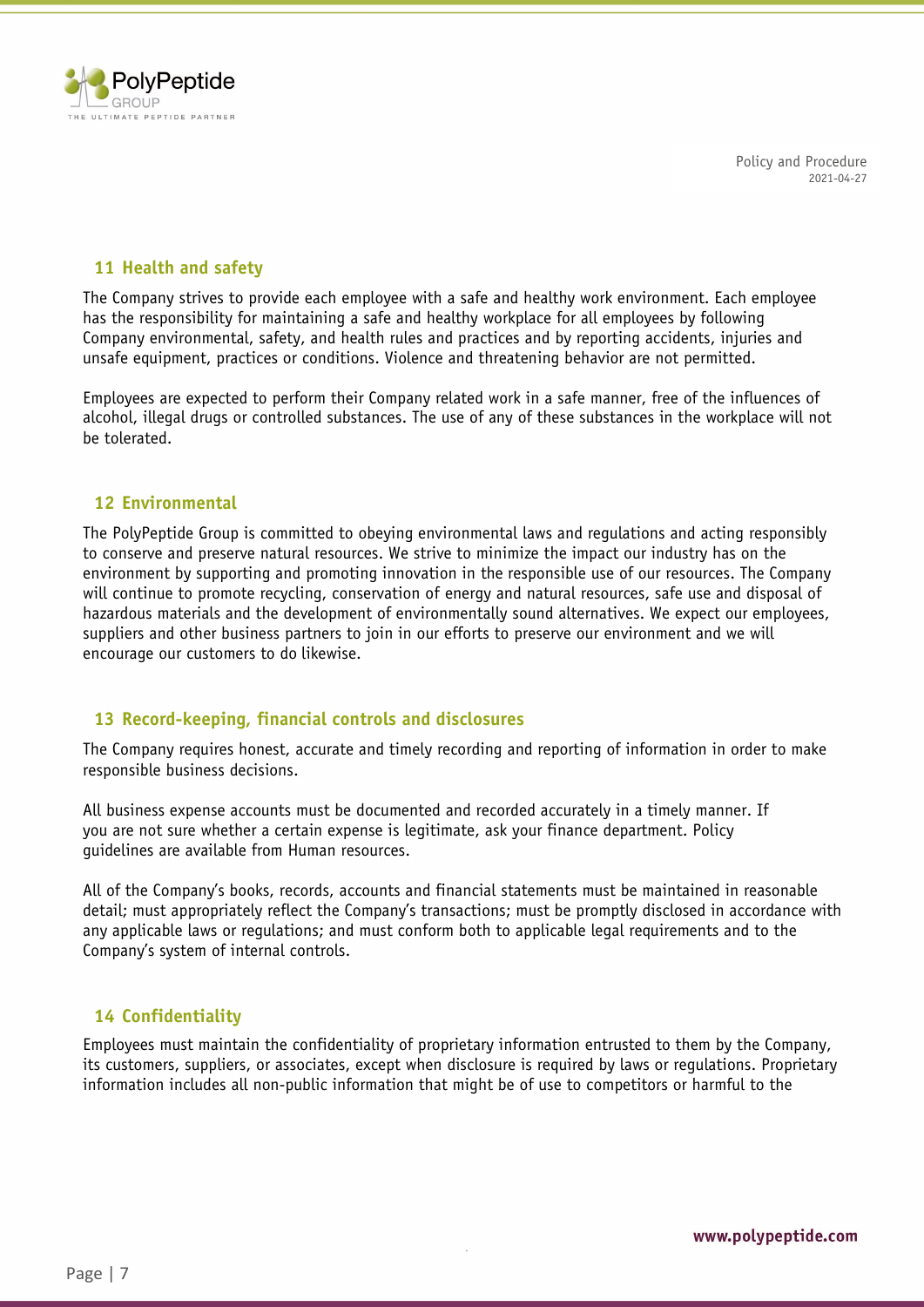

Company, its customers or suppliers if disclosed. It includes information that the Company entrusts to employees and information that suppliers and customers have entrusted to us. The obligation to preserve proprietary information continues even after employment ends. Much of the information with which we come into contact at work each day is confidential. Company confidential information is information not generally known to competitors and others outside the Company and may include: manufacturing processes, in-house know how, trade secrets, product specifications, financial information, including but not limited to information about sales, earnings, expenses and investments; pricing information; business development materials; personnel files; and Company policies, manuals, guidelines, procedures and SOPs.

Confidential information is critical to our competitive advantage and must not be disclosed, except as specifically authorized or legally required. Information that has been made public by the Company, such as press releases, news articles or advertisements, is not considered confidential and does not require protection. It is the responsibility of each of us to use discretion in handling confidential information so that we do not inadvertently reveal confidential information to competitors, vendors, suppliers, friends and/or family members. If you are unsure about whether certain information is confidential, presume that it is.

## <span id="page-7-3"></span><span id="page-7-0"></span>**15 Protection and proper use of company assets**

All employees and officers should protect the Company's assets and ensure their efficient use. Company assets should not be used for non-Company business. Theft, carelessness and waste have a direct impact on the Company's profitability. All Company assets are to be used for legitimate Company purposes. Any suspected incident of fraud or theft should be immediately reported for investigation.

## <span id="page-7-1"></span>**16 Reporting any illegal or unethical behavior**

Employees are encouraged to talk to supervisors, managers or other appropriate personnel about observed behavior that they believe may be illegal or a violation of this Code of Conduct or Company policy or when in doubt about the best course of action in a particular situation. It is the policy of the Company not to allow retaliation for reports made in good faith by employees of misconduct by others. Employees are expected to cooperate in internal investigations of misconduct.

## <span id="page-7-4"></span>**17 Compliance procedures**

We must all work to ensure prompt and consistent action against violations of this code. However, in some situations it is difficult to know right from wrong. Since we cannot anticipate every situation that will arise, it is important that we have a way to approach a new question or problem. These are the steps to keep in mind:

<span id="page-7-2"></span>a. Make sure you have all the facts. In order to reach the right solutions, we must be as fully informed as possible.